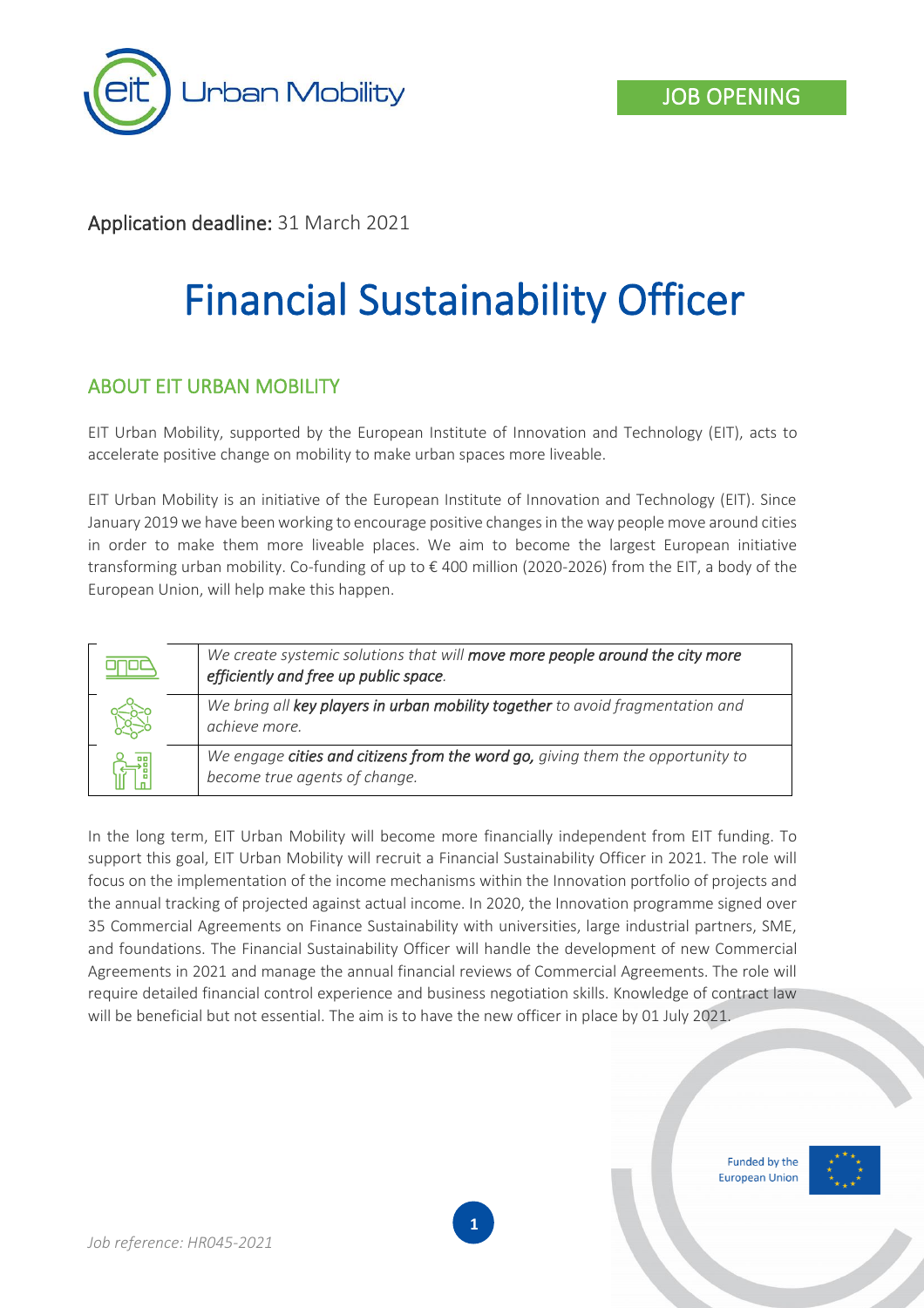

## MAIN DUTIES AND RESPONSIBILITIES

The Financial Sustainability Officer will report to the Innovation Director for day-to-day line management and strategic direction. The primary focus will be to ensure the smooth execution and tracking of Commercial Agreements developed from innovation projects. The Financial Sustainability Officer provides helpdesk support for partners and liaises with the Legal Counsel and Head of Finance as needed.

General Responsibilities include:

- Covering all financial aspects of Innovation calls through proposal lifecycle.
- Provide a first point-of-contact for Urban Mobility Innovation programme participants on financial sustainability.
- **•** Design tracking models and tools to ensure process and procedures are compliant with EU Regulations and EIT operations.
- **•** Track quarterly the external funding received for innovation and adherence to financial rules and guidance.
- Responsibility for tracking and monitoring of Financial Sustainability Mechanisms (FSM).
- Facilitate discussions as well as design and run workshops on FSM issues.
- Conduct annual review of Commercial Agreements with external signatories.
- Run the annual cycle of commercial negotiations to conclude new legal agreements.
- **•** Define terms of reference to set-up an "Innovation Exploitation Panel" of independent and semiindependent experts.
- Chair and maintain the "Innovation Exploitation Panel" within EIT Urban Mobility.
- Liaise with the Head of Finance, Factory Director and Legal Counsel, as necessary.

#### KEY SKILLS AND EXPERIENCE

- Detailed experience of working within European programmes, rules, and frameworks.
- Evidence of long-term tracking of innovation projects and outcomes.
- Experience in contract negotiation, supplier management, and contract development or revision.
- Demonstrated ability to design monitoring systems.
- Capable of preparing and managing external audits and reviews of process, forecast and books.
- Evidence of working with private sector, SME, industry actors to achieve commercial agreements.
- Capable of running, designing, and documenting training workshops.
- Demonstrated experience running a functional secretariat of a business working group.



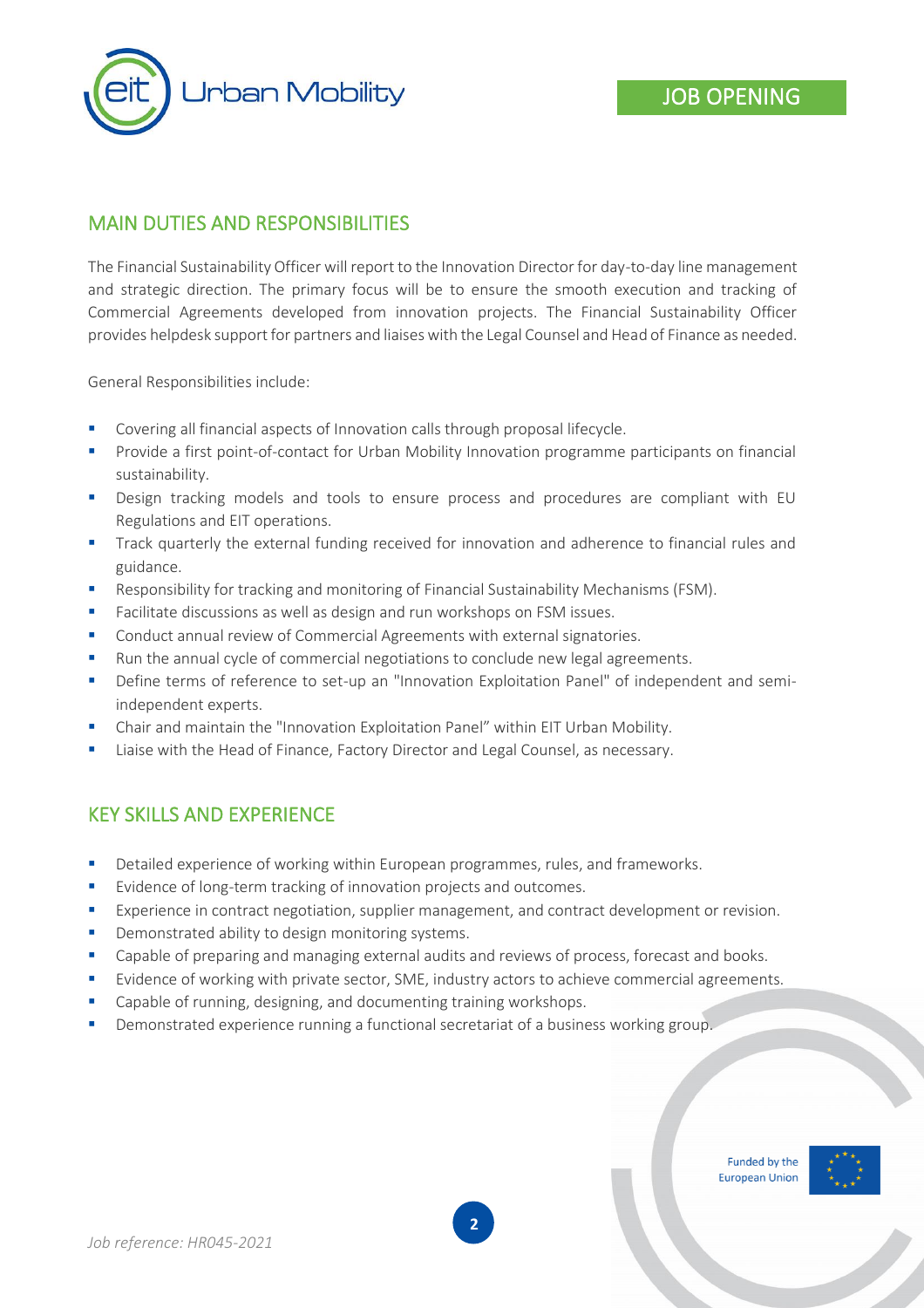

# **ELIGIBILITY**

| Nationality:                                 | Any nationality with full working rights in Spain.                                                            |
|----------------------------------------------|---------------------------------------------------------------------------------------------------------------|
| Citizenship obligations:<br><b>Education</b> | Enjoy their full rights as citizens1 and any military service obligations.                                    |
| Education:                                   | Completed Business or Engineering Masters' degree or three years of<br>equivalent professional experience2.   |
| Languages:                                   | Written and spoken English (C1) and one additional relevant community<br>language.                            |
| <b>Essential qualifications</b>              |                                                                                                               |
| Sector Experience:                           | 3 years of experience in the sector of commercial contract management,<br>financial control, and negotiation. |
| <b>Operational Experience:</b>               |                                                                                                               |
|                                              | 2 years of experience with EU funding mechanisms and schemes.                                                 |

# JOB AND CONTRACT TYPE

Full-time and of unlimited duration.

# LOCATION

- The candidate will be employed in the EIT Urban Mobility headquarters in Barcelona.
- **E** Limited travel may be needed (post-Covid).
- No relocation expenses are assigned for the role.

## APPLICATION PROCESS

EIT Urban Mobility is an equal opportunity employer and values diversity. To build a strong digital Europe that works for everyone it is vital that we have diverse range of skills, knowledge and experience in the sector.

Funded by the **European Union** 



<sup>1</sup> Prior to the appointment, the successful candidate will be asked to provide a certificate of good conduct, confirming the absence of any criminal record.

<sup>2</sup> Only qualifications issued by an EU Member State authorities and qualifications recognised as equivalent by the relevant EU Member State authorities will be accepted